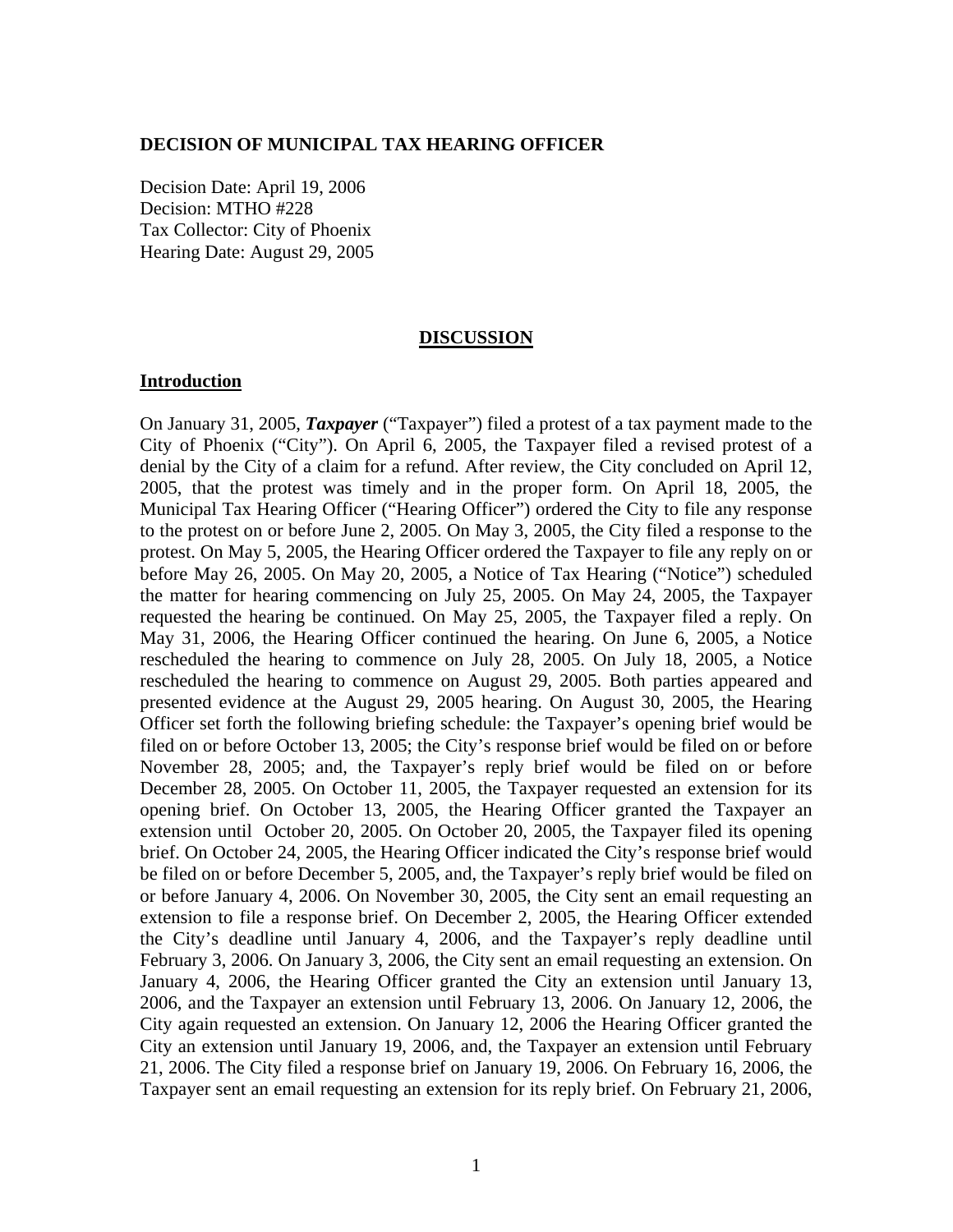the Hearing Officer granted the Taxpayer an extension until March 6, 2006. On March 6, 2006, the Taxpayer filed its reply brief. On March 7, 2006, the Hearing Officer indicated the record was closed and a written decision would be issued on or before April 21, 2006.

# **City Position**

The City indicated the Taxpayer in a letter dated October 22, 2004, had requested a private letter ruling that it was not subject to the speculative builder tax on the sale of two commercial properties. On January 19, 2005, the City concluded the Taxpayer was liable for the speculative builder tax. The Taxpayer subsequently paid the tax in the amount of \$313,871.49 under protest and filed a refund request. On March 14, 2005, the City denied the refund request. The Taxpayer then filed its protest of the denial.

The City asserted the following facts applied to this matter:

- 1. *Company A* sold vacant land to *Company B* in 5/01. (Sole member of *Company B* is *Company C.*
- 2. *Company B* sold vacant land to *Company D* in 7/01. (Sole member of *Company D* is *Company E*, whose sole member is *Company F*, whose sole member is *Company C*).
- 3. *Company D* had the two shell buildings constructed by *Company C*.
- 4. *Company D* sold the shell buildings to *Company G* in 11/03. *Company D* reported the speculative builder sale to the City on 12/03 tax return. (*Company G* sole member is the Taxpayer.)
- 5. *Company G* sold a 15% fee interest in the property to *Company H* in 6/04. (*Company H* is a foreign LLC that is owned by the *Insurance Company*.)
- 6. *Company G* sold its remaining 100% interest in the property to *Insurance Company* in 6/04. (*Insurance Company* amends the LLC articles in 6/04 to become the sole member in *Company G*.)
- 7. The Taxpayer reports the sale of the two shell buildings to the City in January 2005 on a June 2004 return.

The City argued that the transaction described in the City's Fact No. 5 was a taxable transaction. The City agreed that the transaction described in its Fact No. 6 was not taxable at this time. However, the City asserted that if *Company G*, with a new member, would sell the property within 24 months of completion that this sale would be taxable.

In response to the Taxpayer's argument that the Hearing Officer had previously held in MTHO #82 that a single member entity was not a "person" under the equivalent of City Code Section 100 ("Section 100"), the City requested the Hearing Officer review the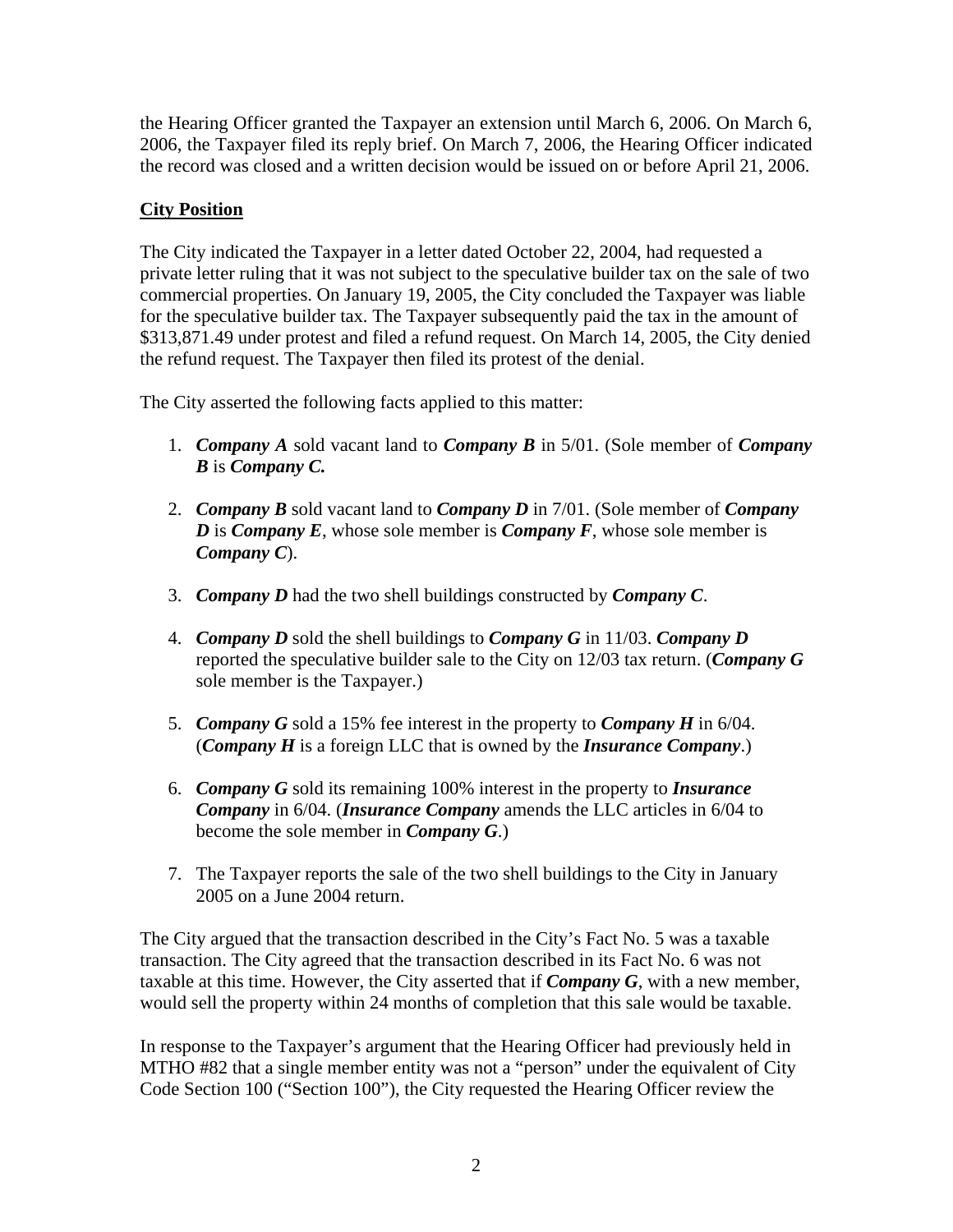reasoning of that decision. The City asserted that there was no doubt that the interest of the drafters of the Model City Tax Code and thus the City Tax Code was to tax "developers" pursuant to the speculative builder provisions. The City indicated that "a statute is to be given a sensible construction that will accomplish the legislature intent and at the same time avoid an absurd result." The City argued the City Council and other legislative bodies would not have intended to exempt single member LLCs while taxing all other entities for the same activity. The City asserted that some courts have disregarded single member LLCs and taxed their single member as though the LLC did not exist but exempting a single member LLC from any taxation has not been an approach taken by the courts.

The City noted that ARS Section 29-631 ("Section 631") entitled "Formation" provides that one or more persons may form a limited liability company. Further, "Person" is defined in ARS Section 20-601.13 as "'Person' includes any individual, general partnership, limited partnership, domestic or foreign limited liability company, corporation, trust, business trust, real estate investment trust, estate and other association."

The City argued that an Arizona LLC is a partnership or a corporation depending upon the actions that it takes in its formation. Since both partnerships and corporations are included in the definition of "Person" in City Code Section 100 ("Section 100"), the City asserted it was irrelevant for City privilege tax purposes whether it was a partnership or a corporation. The City noted that the definition of ("Person") in Section 100 is very broad with a variety of entities listed including a "firm". According to the City, synonyms for "firm" included "company, business, concern, home". The City argued that certainly an LLC is a "concern".

Alternatively, the City asserted that if the Hearing Officer did not find a single member LLC is a taxable entity pursuant to the City Code, than the Hearing Officer should order the City to disregard the LLC and impose the tax on the sole member itself.

The City indicated that the City Code has three separate taxing sections in the construction contracting context. Code Section 14-415 ("Section 415") taxes "construction contractors," Code Section 14-416 ("Section 416") taxes "speculative builders," and Code Section 14-417 ("Section 417") taxes "owner-builders who are not speculative builders." The City noted that Section 100 defines a "speculative builder" as an owner-builder who sells or contracts to sell improved real property on or before the expiration of 24 months after the improvements substantial completion. Section 416 provides the tax liability for a speculative builder is based on the total selling price of the improved property.

The City asserted that the particular activities of the Taxpayer being taxed were the activity of being a "speculative" builder. Section 100 defines "speculative builder" as follows:

*"Speculative Builder"* means either: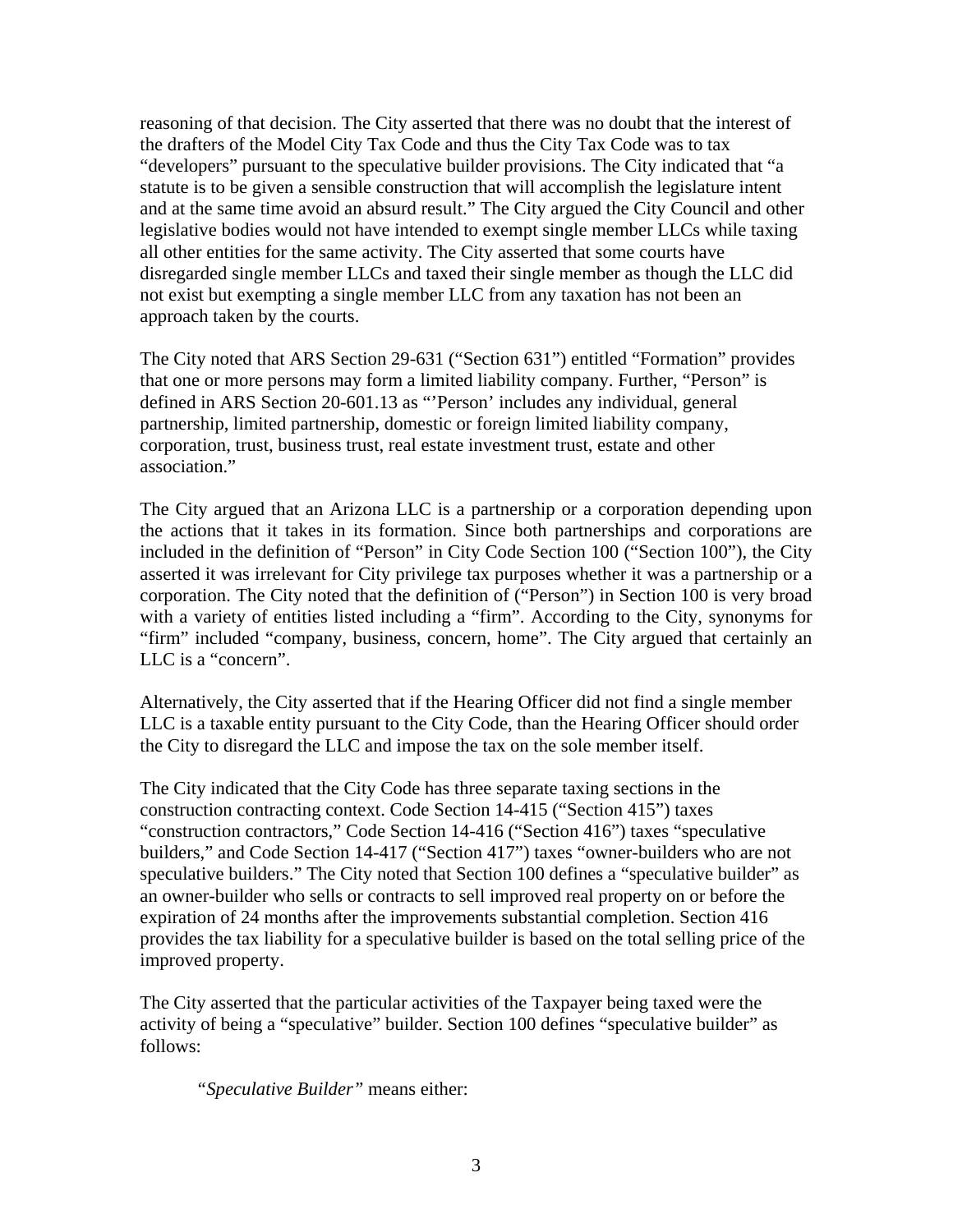- (1) an owner-builder who sells or contracts to sell, any time, improved real property (as provided in Section 14-416) consisting of:
	- (A) customer, model, or inventory homes, regardless of the stage of completion of such homes; or
	- (B) improved residential or commercial lots without a structure; or
- (2) an owner-builder who sells or contracts to sell improved real property, other than improved real property specified in subsection (1) above:
	- (A) prior to completion: or
	- (B) before the expiration of twenty-four months after the improvements of the real property sold are substantially complete.

The City argued that the Taxpayer owned real property within the geographic boundaries of the City; the Taxpayer improved the real property, by or through others, and sold the improved real property within 24 months of substantial completion. As a result, the City concluded the Taxpayer's activities fit squarely in the classification of one engaged in business as a speculative builder. The City asserted the sale by *Company C* was a sale of improved real property prior to completion.

According to the City, the sale of a 15 percent fee interest in the property by *Company G* to *Company H* in June of 2004 was a taxable transaction because *Company G* engaged in substantial improvements to the properties during the period of its ownership. The City asserted that in making the improvements to the properties, the Taxpayer's name and *Company G* were used interchangeably by the Taxpayer which would indicate the Taxpayer viewed the entities as identical. The City noted this supported the City's argument that the LLC could be disregarded.

In reviewing the definition of "speculative builder", the City asserted an owner builder is a speculative builder if it makes any improvements to any property which is not a custom, model, or inventory home or improved residential or commercial lots without a structure. The City argued that in this case, the commercial improvements to the shells qualify. The City indicated the improved real property was also sold within 24 months of substantial completion which is specifically defined as within 24 months of the issuance of a Certificate of Occupancy. According to the City, the Taxpayer made improvements to property upon which a structure had been constructed which would be taxable pursuant to Section 416. The City asserted that there is no requirement for the Taxpayer to have done one of the four enumerated items in Section 416 (a) (2) in order to be a speculative builder. The City indicated they can only tax a speculative builder transaction if the total selling price of the property at the time of sale consists of one of the four enumerated types of property described in Section 416 (a) (2). The City opined that the Taxpayer made improvements to property upon which a structure had been constructed.

## **Taxpayer Position**

The Taxpayer asserted the *Location 1* and *Location 2* shell buildings were completed on January 3, 2003, and January 6, 2003, respectively. According to the Taxpayer, the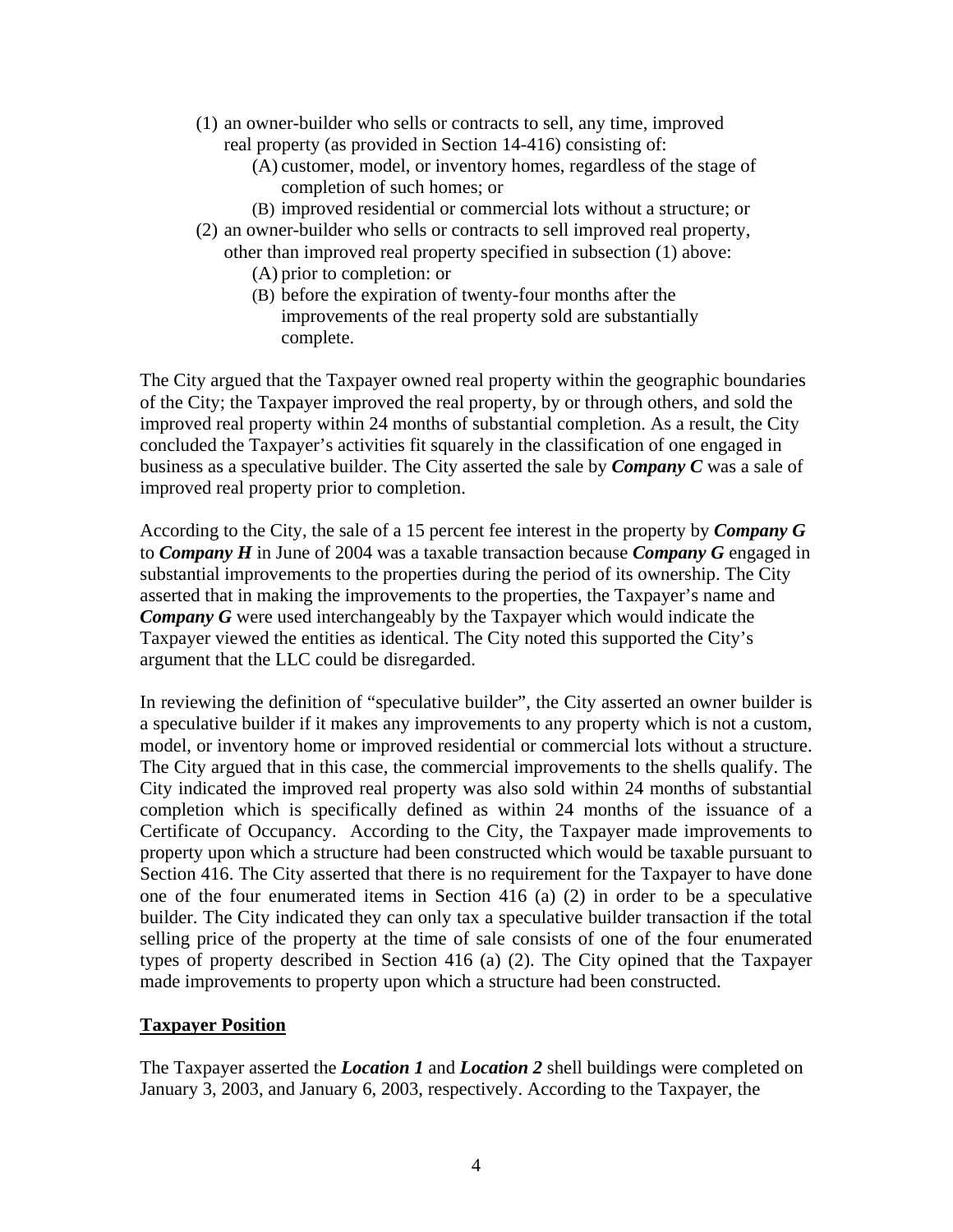Description of Use ("Description") on the Certificates issued by the City were both for "Commercial Shell".

In November 2003, the shell buildings were sold to *Company G*, a single member LLC. The single member and managing member of *Company G* was the Taxpayer. The Taxpayer indicated that after *Company G* purchased the shells, tenant improvements were built out on each of the buildings by independent contractors. The improvements included interior finishes such as construction of interior walls and doors, installation of ceilings, lights, electrical outlets and service, hearing and air conditioning, carpeting, painting, completion of restrooms, installation of an elevator and related construction. On June 29, 2004, *Company G* sold an undivided 15 percent interest in the two properties to *Company H* LLC, an unrelated party for \$4,695,000. Also, on June 24, 2004, the Taxpayer sold its entire membership interest in *Company G* to *Insurance Company*, an unrelated party, for \$26,605.000. *Company G* retained its 85 percent interest in the properties.

The Taxpayer argued that the sale of the undivided 15 percent interest in the properties by *Company G* was not taxable because *Company G* was not a "person" under the City Code. The Taxpayer referenced the Hearing Officer's ruling in MTHO #82 which concluded that a single member LLC was not a person under the City of Scottsdale's equivalent definition. The Taxpayer asserted that single member LLCs were not anticipated by the City Council when the Code was adopted on April 1, 1987. According to the Taxpayer, the Arizona Limited Liability Company Act was not adopted by the legislature until 1992. As a result, the Taxpayer indicated it was doubtful that the Council anticipated either the existence of single member LLCs or the fact they would be disregarded for federal income tax purposes.

The Taxpayer asserted that a single member LLC cannot be a partnership merely because of the placement of the Arizona Limited Liability Act in Title 29 with the partnership provisions. Both ARS Section 29-1012 and Black's Law Dictionary define a partnership as "the" or "an" "association of two or more persons." The Taxpayer also noted that Black's Law Dictionary defines "firm" as "Partnership of two or more persons." The Taxpayer indicated that, at least, it is ambiguous whether "firm" encompasses single member LLCs. According to the Taxpayer, this is a scope issued and based on Arizona rules of statutory construction, any ambiguities in matters of scope in tax matters are to be resolved in favor of the taxpayer.

In response to the City's argument that the Taxpayer should be liable for the liabilities of *Company G*, the Taxpayer asserted that argument would contravene the clear language of the law and the whole LLC concept. The Taxpayer argued that LLCs are entities that limit the liability of their members and there would be no point of an LLC if the members retained the City tax liability. Further, the Taxpayer indicated ARS Section 29-651 ("Section 651") provides as follows:

*"Except as provided in this chapter, a member, manager, employee, officer or gent of a limited liability company is not liable, solely by reason of being a member,*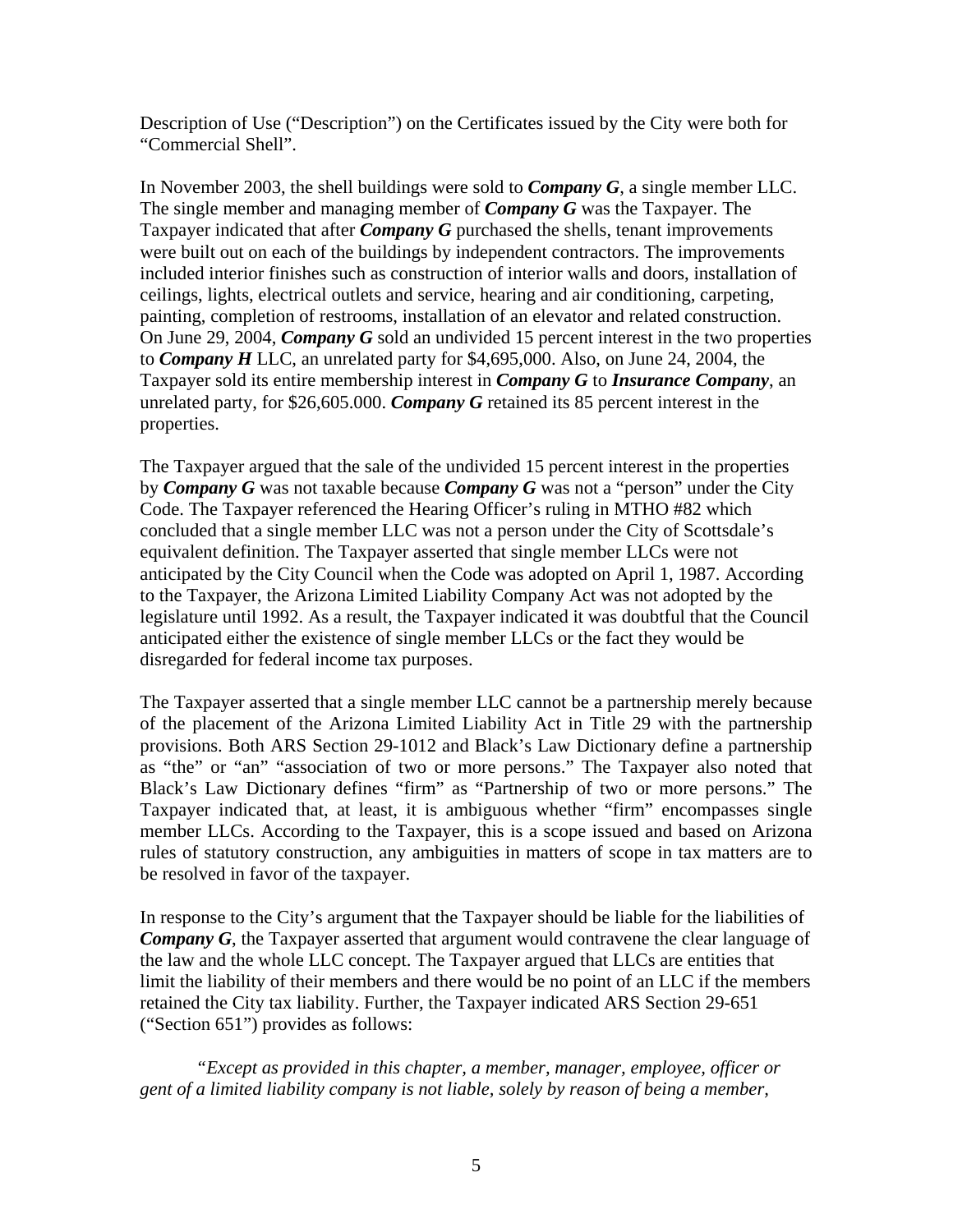*manager, employee, officer or agent, for the debts, obligations and liabilities of the limited liability company whether arising in contract or tort under a judgment, decree or order, decree or order of a court or otherwise."*

Based on the above, the Taxpayer argued it is clear that the Taxpayer is not liable for the tax obligations of *Company G*. The Taxpayer asserted it had paid the tax under protest in January 2005 in its name, rather than *Company G*, in error. While ARS Section 29-857 ("Section 857") requires that LLCs be taxed as they would be for federal income tax purposes, the Taxpayer indicated the requirement only applies to Arizona income taxes and estate taxes. According to the Taxpayer, the certificate of Occupancy showing Apollo Development as the owner of the property was erroneous because *Company G* was the owner of the property. The Taxpayer asserted an erroneous City issued Certificate of Occupancy is not a basis for any decision by the Hearing Officer.

 Based on all the above, the Taxpayer argued the Hearing Officer should not overturn MTHO #82. If the Hearing Officer would decide to overturn the decision, the Taxpayer asserted it would have to apply prospectively pursuant to ARS Section 14-542 ("Section 542"). The Taxpayer opined that MTHO #82 was an established interpretation of the Code.

Even if *Company G* is determined to be a "person", they would not meet the definition of a speculative builder pursuant to Sections 100 and 416. Section 100 defines a speculative builder, in pertinent part, as an owner-builder who sells or contracts to sell improved real property. "Improved real property" is defined in Section 416 as any real property:

- A. upon which a structure has been constructed; or
- B. where improvements have been made to land containing no structure (such as paving or landscaping), or
- C. which has been reconstructed as provided by Regulation; or
- D. where, water power and streets have been constructed to the property line.

The Taxpayer argued that *Company G* did not meet the definition because it did not perform any of the four activities listed.

On June 29, 2004, the Taxpayer sold its 85 percent membership interest in *Company G* to *Insurance Company*. The Taxpayer argued the transaction would fall outside the scope of Section 416 because it was not a speculative builder and because Arizona law provides it was a sale of intangible personal property which is wholly outside the scope of the City tax structure. The Taxpayer indicated that ARS Section 732 (A) ("Section 732") provides that "An interest in a limited liability company is personal property …". The Taxpayer noted that the City argued in their January 19, 2006 response brief that the 85 percent sale of a membership interest was a sale of an intangible and not subject to a tax pursuant to Section 416.

While the Taxpayer made the original payment under protest and filed the original pleadings, the Taxpayer asserted the actual taxpayer involved should have been *Company*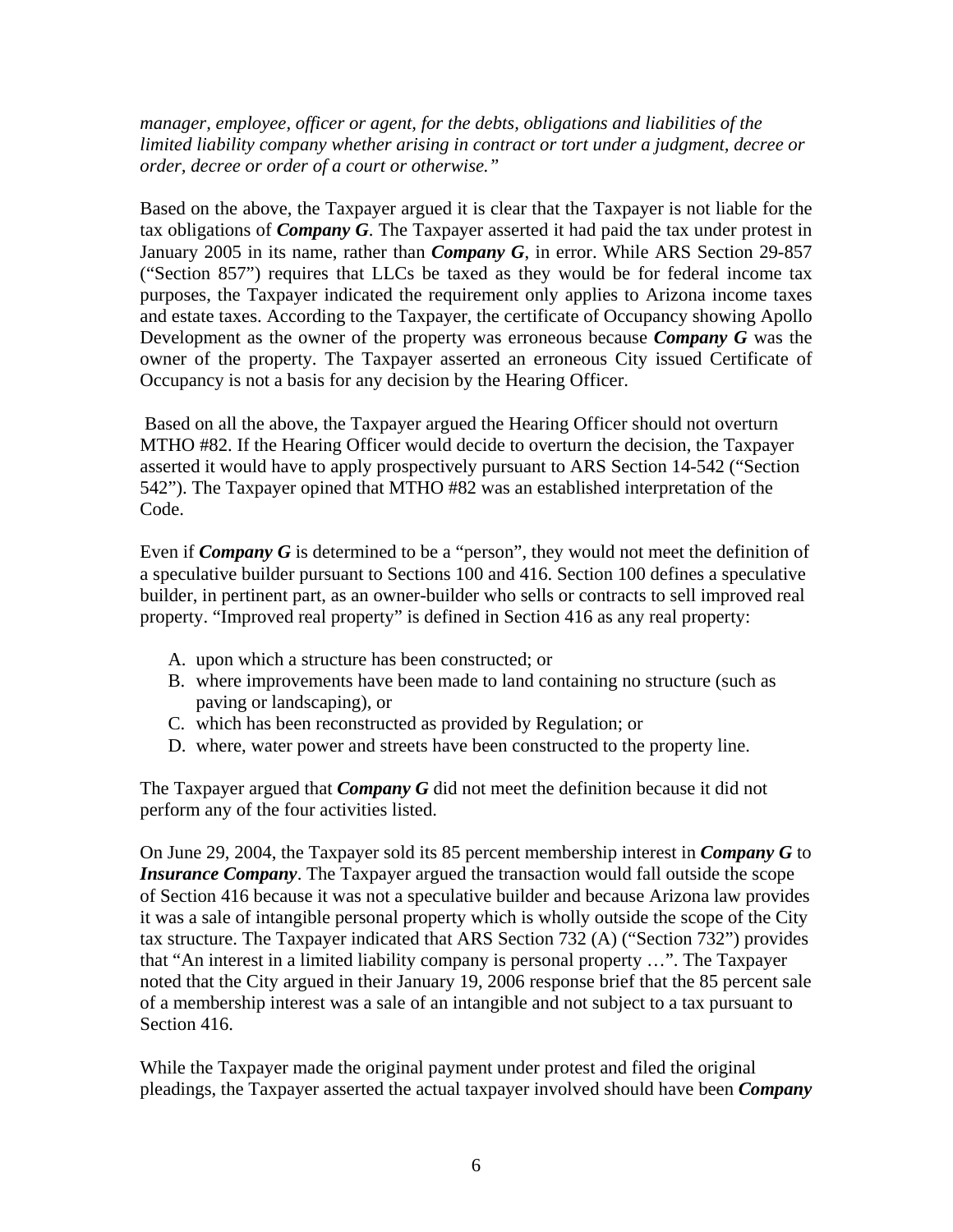*G*. The Taxpayer argued that it should be allowed to continue to handle this matter on behalf of *Company G* since the Taxpayer was both the single member and the managing member of *Company G*. Pursuant to agreement, the Taxpayer directed, managed and controlled the business of *Company G*.

The Taxpayer argued that any tax on speculative building would be the liability of *Company C* at the time the shells were sold to the Taxpayer. The Taxpayer indicated that City Code Section 14-100 ("Section 100") defines a speculative builder as an ownerbuilder who sells or contracts to sell improved real property before the expiration of twenty-four months after the improvements of the real property are substantially complete. The Taxpayer asserted that the phrase "substantially complete" is defined as meaning that construction:

- 1. has passed final inspection or its equivalent; or
- 2. certificate of occupancy or its equivalent has been issued; or
- 3. is ready for immediate occupancy or use.

The Taxpayer argued that the clear intent of the ordinance is to have three different tests of substantial completion, and any one of the three begin the twenty-four month timeframe. In this case, the Taxpayer asserted the buildings were completed for their intended use when the Taxpayer purchased the completed shell buildings. Further, the City had issued Certificates for the shell buildings of "substantially complete" set forth in Section 100.

## ANALYSIS

Is a single member LLC a "person" pursuant to the definition contained in the City Code? We are mindful that we had previously concluded in MTHO #82 for the same definition in the City of Scottsdale that it would require constricted or unnatural meaning to include a single member LLC was a taxable "person". The City has requested we review the reasoning in that decision. We will do so at this time. The definition of "person" in the City Code provides specific examples of what is meant by a "person". Certainly there is no specific mention of a single member LLC as such an entity never came into existence until approximately five years after the City Council adopted the City Code. There has been no subsequent change to the City Code to specifically include a single member LLC. That leaves us with whether or not the existing definition of "person" is broad enough to capture this new type of entity. We concur, with the City that we do not believe the City Council intended to exempt single member LLCs from taxation simply because they did not exist at the time the City Code was adopted.

In reviewing the various State and Federal Statutes as well as articles provided by the parties, it is clear that the primary benefit of a single member LLC is the limited liability protection afforded the owner. It is also clear that a single member LLC has flexibility on how it is treated for tax purposes. In order to determine how to treat *Company G* in this matter, we find it appropriate to review the Operating Agreement ("Agreement") of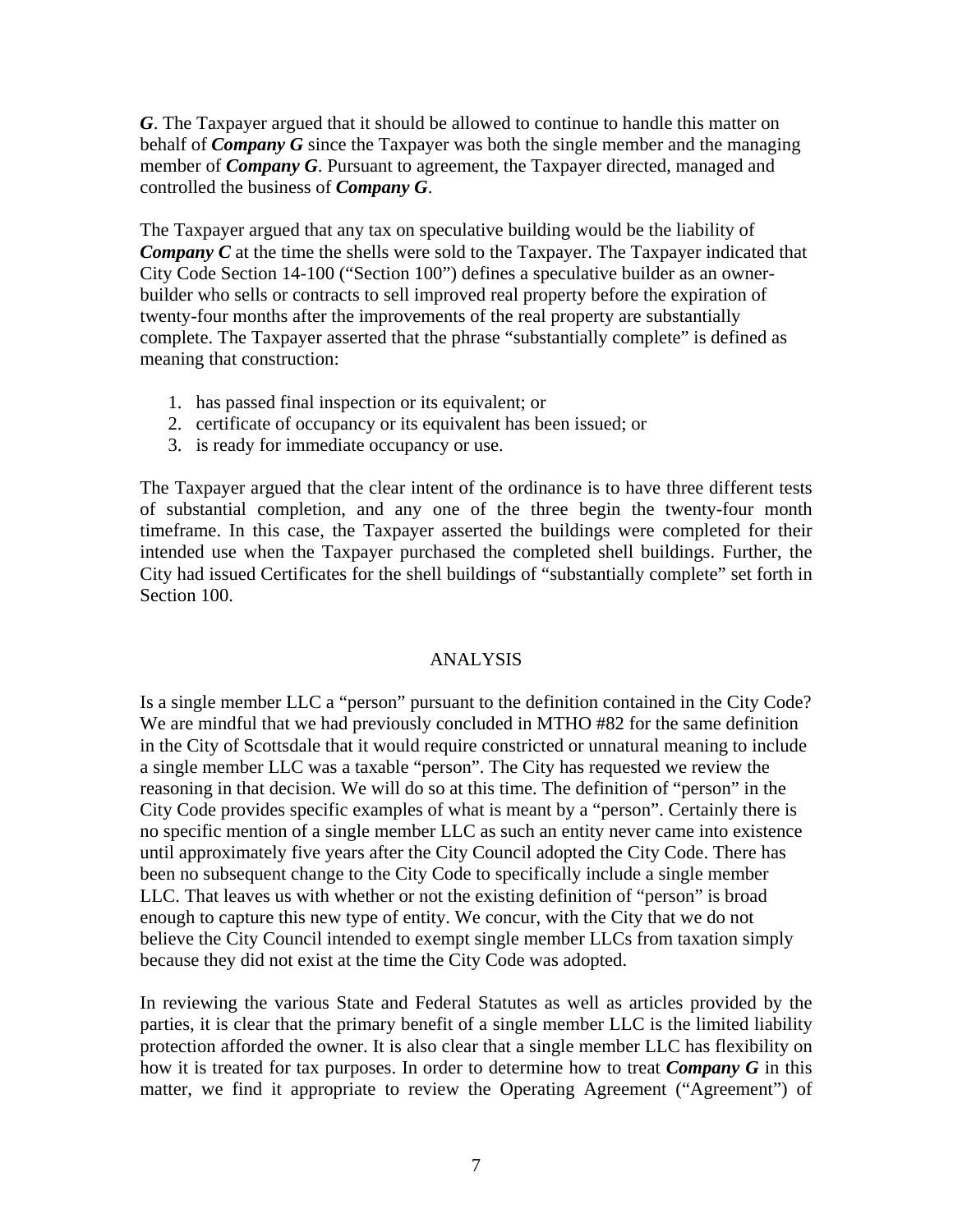*Company G*. The Agreement provides that the Taxpayer was the sole member and the manager of *Company G*. It is also noted that for federal and state income tax purposes, the Agreement provided that *Company G* would conduct itself as a disregarded entity. As a result, the Taxpayer would be liable for federal and state income taxes. Unfortunately, the Model City Tax Code provides little guidance on this matter. We must disagree with the Taxpayer's conclusion that Section 651 makes it clear that the Taxpayer is not liable for the tax obligations of *Company G*. While Section 651 does limit the liability solely because an entity is a member, manager …", the Taxpayer was more than a member, manager, etc. In this case, the Taxpayer was the sole member, the manager, and was liable for state and federal income taxes. It is also not clear to the Hearing Officer that Section 651 would apply to a City tax liability. Based on all the circumstances of this case, we conclude that the Taxpayer as the sole member, the manager, as well as its obligations pursuant to the Agreement is legally liable for any City tax liability of *Company G*. There simply was no other entity other than the Taxpayer that could have paid any taxes. We do not find it necessary to reverse MTHO #82 as the facts presented were different.

Next, we must decide if there was any City tax liability as a result of the *Company G* sale of the 15 percent fee simple interest in the buildings. We think not. We had previously concluded in MTHO #48 and 49 that under certain facts a shell building can be substantially complete pursuant to Section 100. As we previously stated, we are unable to conclude that "immediate occupancy" and "use" are equivalent as set forth in the definition.

Based on the facts presented, *Company C* intended to build two shell buildings and then sell them to an unrelated third party (*Company G*) to make whatever interior improvements they so desired. Consistent with that intent, *Company C* paid the City taxes on the sales pursuant to Section 416. The City has argued that *Company C* could be taxed pursuant to Section 416 for a transaction which was made prior to completion and *Company G* could be taxed for a transaction which was made within 24 months of substantial completion. First we disagree that the *Company C* transaction was made prior to completion. As stated above, we find *Company C* completed the two shell buildings prior to sale. We agree with the Taxpayer that in order for the improvements made by *Company G* to meet the definition of a speculative builder, they must meet the definition of "improved real property" set forth in Section 416 (a) (2). The improvements made by *Company G* do not meet any of the provisions set forth in Section 416 (a) (2). As a result, *Company G*/Taxpayer were not speculative builders. Accordingly, the Taxpayer's refund claim should be granted. We note that the parties have agreed the sale by the Taxpayer of a membership interest in *Company G* to *Insurance Company* was not a taxable transaction. Consequently, we will issue no decision on that transaction.

### **FINDINGS OF FACT**

1. On January 31, 2005 the Taxpayer filed a protest of a tax payment made to the City.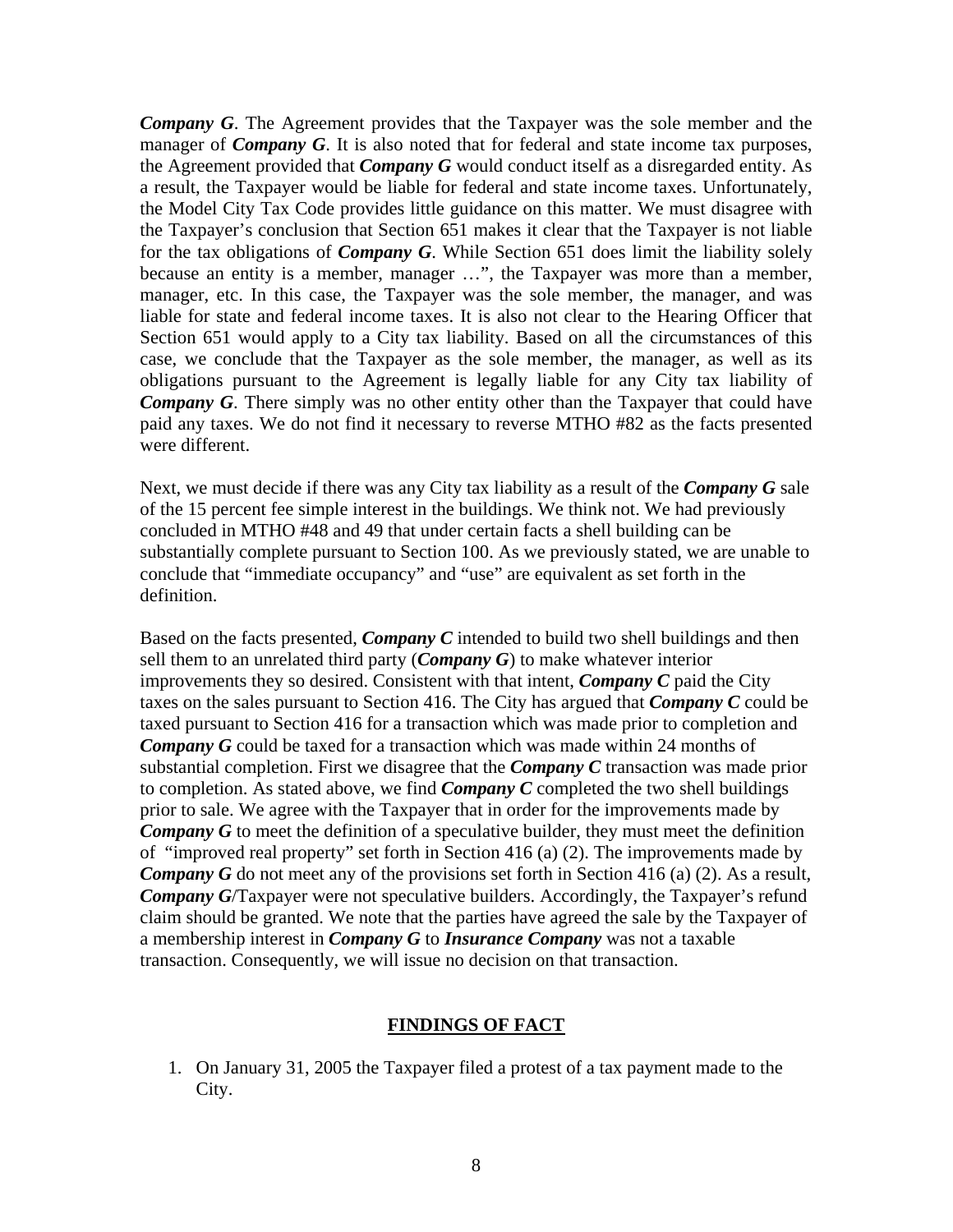- 2. On April 6, 2005, the Taxpayer filed a revised protest of a denial by the City of a claim for a refund.
- 3. After review, the City concluded on April 12, 2005, that the protest was timely and in the proper form.
- 4. On April 18, 2005, the Hearing Officer ordered the City to file any response to the protest on or before June 2, 2005.
- 5. On May 3, 2005, the City filed a response to the protest.
- 6. On May 5, 2005, the Hearing Officer ordered the Taxpayer to file any reply on or before May 26, 2005.
- 7. On May 20, 2005, a Notice scheduled the matter for hearing commencing on July 25, 2005.
- 8. On May 24, 2005, the Taxpayer requested the hearing be continued
- 9. On May 25, 2005, the Taxpayer filed a reply.
- 10. On May 31, 2005, the Hearing Officer continued the hearing.
- 11. On June 6, 2005, a Notice rescheduled the hearing to commence on July 28, 2005.
- 12. On July 18, 2005, a Notice rescheduled the hearing to commence on August 29, 2005.
- 13. Both parties appeared and presented evidence at the August 29, 2005 hearing.
- 14. On August 30, 2005, the Hearing Officer set forth the following briefing schedule: the Taxpayer's opening brief would be filed on or before October 13, 2005; the City's response brief would be filed on or before November 28, 2005; and, the Taxpayer's reply brief would be filed on or before December 28, 2005.
- 15. On October 11, 2005, the Taxpayer requested an extension for its opening brief.
- 16. On October 13, 2005, the Hearing Officer granted the Taxpayer an extension until October 20, 2005.
- 17. On October 20, 2005, the Taxpayer filed its opening brief.
- 18. On October 24, 2005, the Hearing Officer indicated the City's response brief would be filed on or before December 5, 2005, and, the Taxpayer's reply brief would be filed on or before January 4, 2006.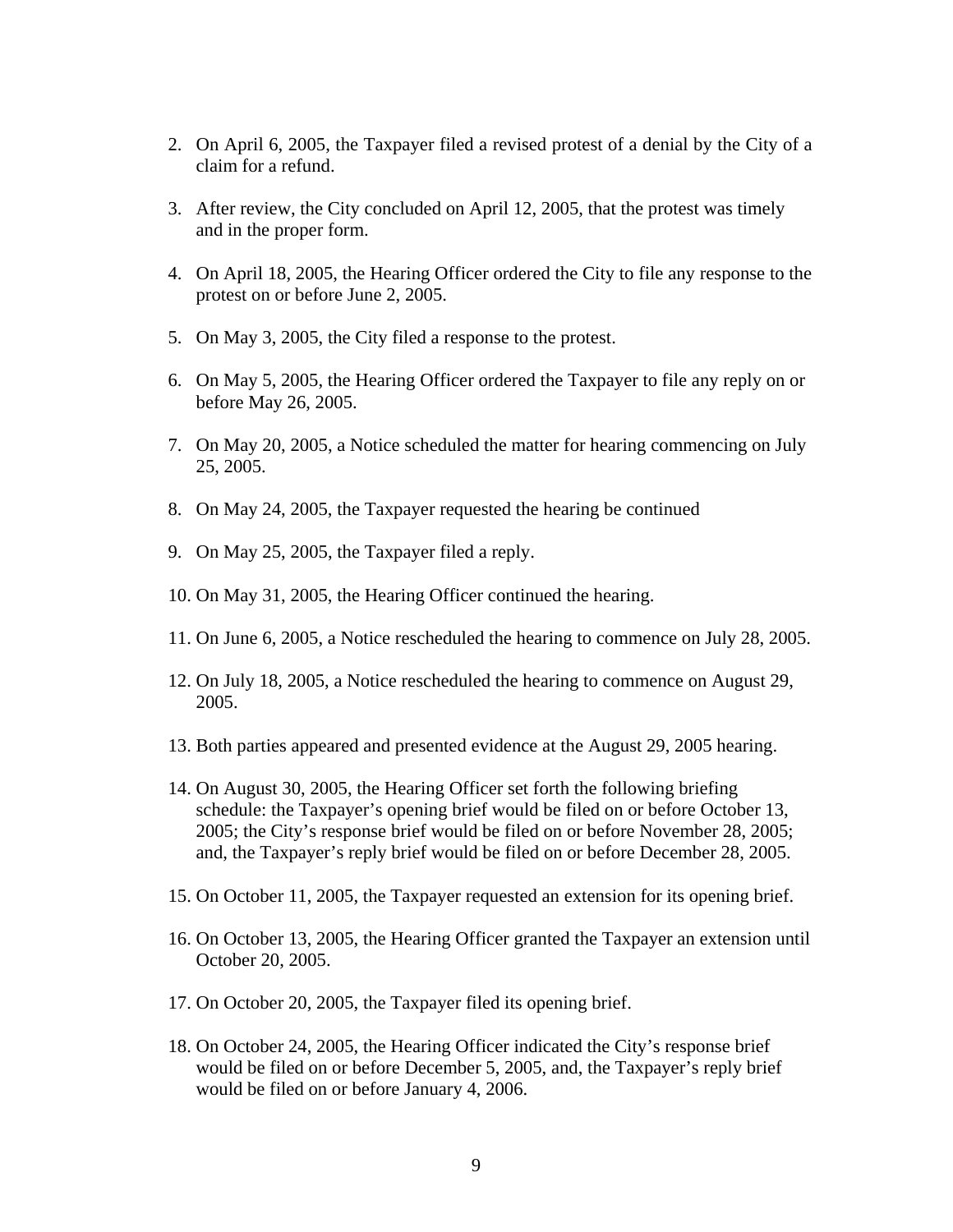- 19. On November 30, 2005, the City sent an email requesting an extension to file a response brief.
- 20. On December 2, 2005, the Hearing Officer extended the City's deadline until January 4, 2006, and the Taxpayer's reply deadline until February 3, 2006.
- 21. On January 3, 2006, the City sent an email requesting an extension.
- 22. On January 4, 2006, the Hearing Officer granted the City an extension until January 13, 2006, and the Taxpayer an extension until February 13, 2006.
- 23. On January 12, 2006, the City again requested an extension.
- 24. On January 12, 2006, the Hearing Officer granted the City an extension until January 19, 2006 and the Taxpayer an extension until February 21, 2006.
- 25. The City filed a response brief on January 19, 2006.
- 26. On February 16, 2006, the Taxpayer sent an email requesting an extension for its reply brief.
- 27. On February 21, 2006, the Hearing Officer granted the Taxpayer an extension until March 6, 2006.
- 28. On March 6, 2006, the Taxpayer filed its reply brief.
- 29. On March 7, 2006, the Hearing Officer indicated the record was closed and a written decision would be issued on or before April 21, 2006.
- 30. On October 22, 2004, the Taxpayer requested a private letter ruling from the City that the Taxpayer was not subject to the speculative builder tax on the sale of two commercial properties.
- 31. On January 19, 2005, the City concluded the Taxpayer was liable for the speculative builder tax.
- 32. The Taxpayer paid the tax in the amount of \$313,871.49 under protest and filed a refund request.
- 33. On March 14, 2005, the City denied the refund request.
- 34. *Company A* sold vacant land to *Company B* in 5/01. (Sole member of *Company B* is *Company .*
- 35. *Company B* sold vacant land to *Company D* in 7/01. (Sole member of *Company*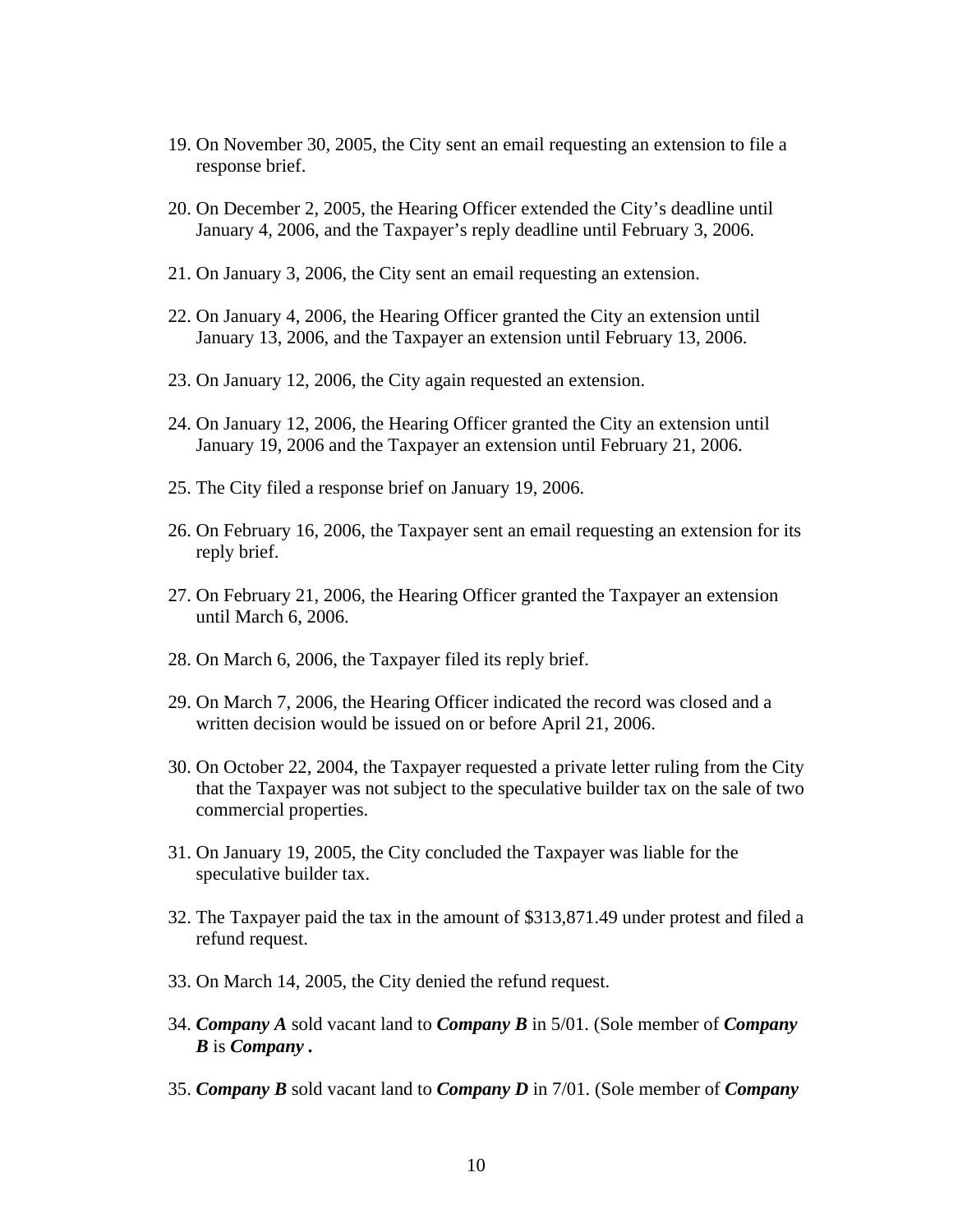*D* is *Company E*, whose sole member is *Company F*, whose sole member is *Company C*).

- 36. *Company D* had the two shell buildings constructed by *Company C*.
- 37. *Company D* sold the shell buildings to *Company G* in 11/03. *Company D* reported the speculative builder sale to the City on 12/03 tax return. (*Company G* sole member is the Taxpayer.)
- 38. *Company G* sold a 15% fee interest in the property to *Company H* in 6/04. (*Company H* LLC is a foreign LLC that is owned by the *Insurance Company*.)
- 39. *Company C* completed the shell buildings and received Certificates for the buildings from the City.
- 40. *Company C* sold the shell buildings within 24 months of substantial completion.
- 41. *Company C* reported and paid speculative builder tax to the City on the income from the sale of the shell buildings.
- 42. After purchase of the shell buildings from *Company C*, *Company G* had tenant improvements made to the shell buildings.
- 43. *Company G* sold a 15 percent interest in the buildings within 24 months of substantial completion of the tenant improvements.
- 44. The Code was adopted on April 1, 1987.
- 45. The Arizona Limited Liability Company Act was adopted by the legislature in 1992.
- 46. The Agreement provides that the Taxpayer was the sole member and the manager of *Company G*.
- 47. The Agreement provided that *Company G* would conduct itself as a disregarded entity for federal and state income tax purposes.
- 48. The Taxpayer was liable for federal and state income taxes for the sale by *Company G*.

### **CONCLUSIONS OF LAW**

1. Pursuant to ARS Section 42-6056, the Municipal Tax Hearing Officer is to hear all reviews of petitions for hearing or redetermination under the Model City Tax Code.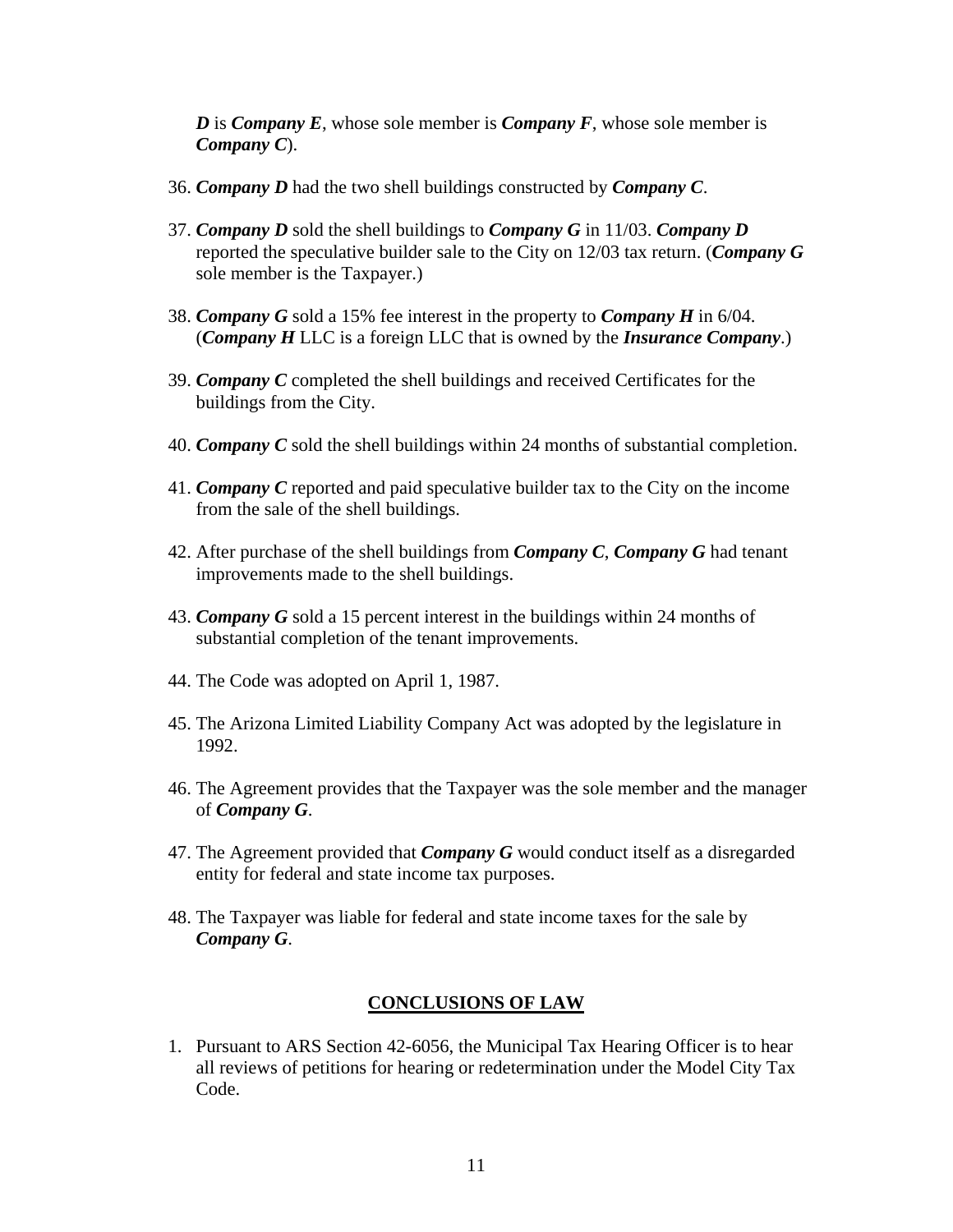- 2. As the sole member, the manager, as well as its obligations pursuant to the Agreement, the Taxpayer is legally liable for any City tax liability of *Company G.*
- 3. *Company C* intended to build two shell buildings and sell them to an independent buyer.
- 4. Arizona rules of statutory construction require any ambiguities in matters of scope in tax matters to be resolved in favor of the taxpayer.
- 5. Section 416 taxes the gross income of speculative builders within the City.
- 6. Section 100 defines speculative builder as an owner-builder who sells or contracts to sell improved real property before the expiration of 24 months after the improvements of the real property sold are substantially complete.
- 7. Section 100 provides three alternative definitions of substantially complete.
- 8. The shell buildings were ready for their intended use when sold to *Company G*.
- 9. Improved real property is defined in section 416.
- 10. The improvements made by *Company G* to the shell buildings did not meet the definition of improved real property as set forth in Section 416.
- 11. *Company G* was not a speculative builder.
- 12. The sale by the Taxpayer of a membership interest in *Company G* to *Insurance Company* was not a taxable transaction pursuant to the City Code.
- 13. The Taxpayer's refund claim should be granted.

## **ORDER**

It is therefore ordered that the January 31, 2005 protest, as revised on April 6, 2005, filed by *Taxpayer* of a denial of a refund claim by the City of Phoenix is hereby granted.

It is further ordered that the City of Phoenix shall provide a refund to *Taxpayer* consistent with the Discussion, Findings, and Conclusions, herein.

It is further ordered that this Decision is effective immediately.